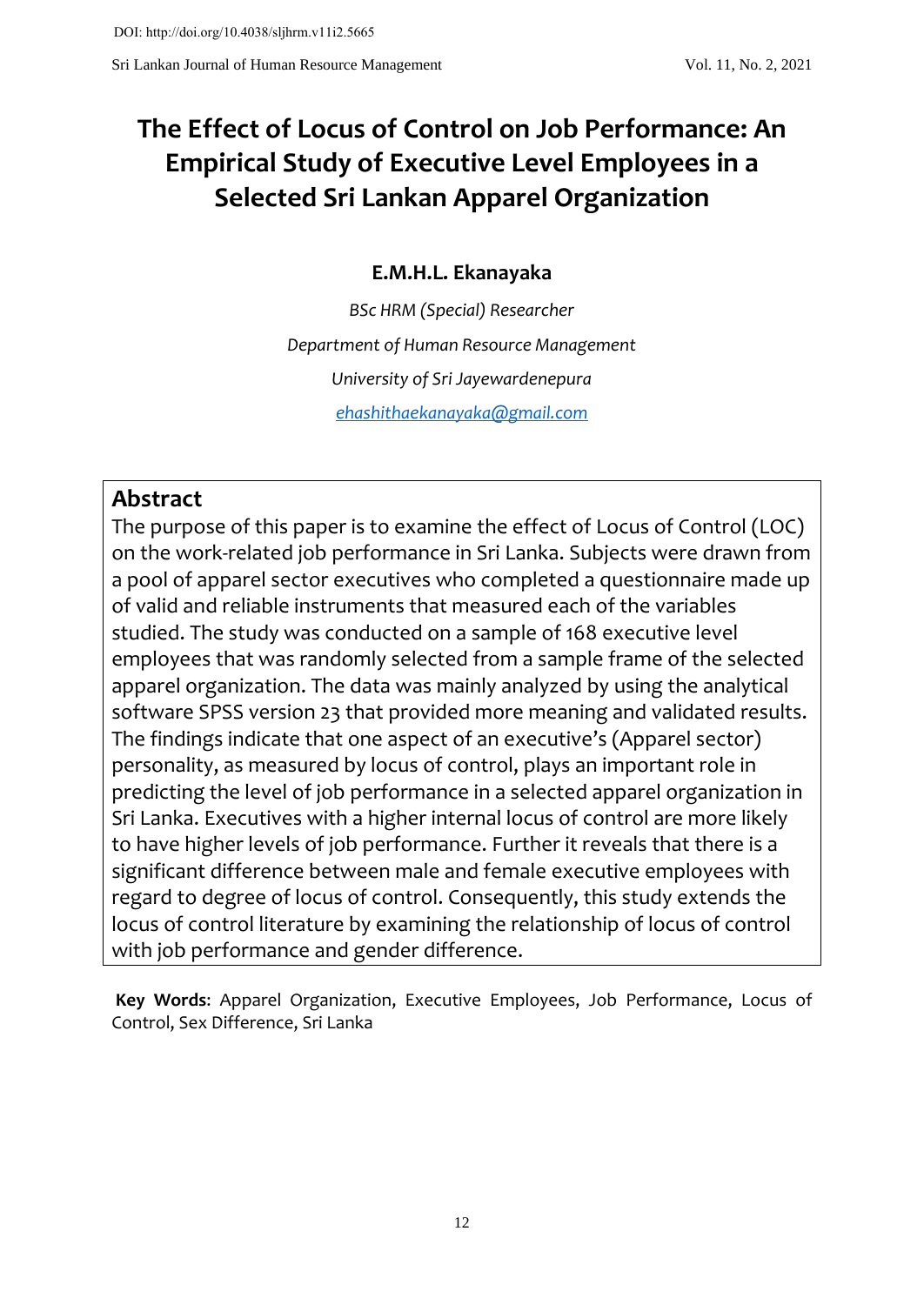# **Introduction**

Locus of control is an important variable for the explanation of human resource behavior in organizations as it is a key predictor of various work-related outcomes. It is a personality trait (Opatha, 2015), and it is a fundamental individual difference variable that defines individuals' beliefs about the degree of control that they have over the events, phenomenon in their lives (Galvin, Randel, Collins, and Johnson, 2018). Researchers have mentioned that few research studies have been done with regard to locus of control in Sri Lanka, perhaps in Asia (Opatha and Opatha, 2019). Thus, it is revealed that a contextual gap exists with regard to locus of control and how it affects the work-related outcomes such as job performance.

Identifying different personalities by the managers in an organization is an important ability and a critical factor in taking decisions, facing challenges and it directly contributes to success or failure on the job performance. According to Perera (2019), Job performance can be explained as an individual contribution to achieve the overall performance of an organization to enhance the final objectives. Job performance is a critical outcome of HRM. If employees do not generate the expected job performance there will be serious consequences including increased customer dissatisfaction, reduced profits, and increased employee grievances. Employee grievances have many unfavorable consequences (Opatha, 1994; Akuratiyagamage and Opatha, 2004) and which have reversed negative effects on job performance. Therefore, this research paper is focused on finding the effect of locus of control on job performance and the findings of this study will provide an insight into the existing theory of locus of control and job performance. Consequently, this study extends the locus of control literature by examining the relationship between locus of control and job performance.

# **Problem of the Study**

Apparel industry in Sri Lanka is considered as a major income earner in the Sri Lankan economy. The apparel industry is currently facing number of challenges in today's modern and highly competitive industrial context in Sri Lanka. Hence the apparel industry should have productive human resources to face and overcome those challenges. More effective and profitable organizations are built-up by talented, qualified, and trainee employees. Thus, managers are in a greater difficulty of attracting suitable employees (personality) and identifying individual differences in the organization and with regards to that if there is poor management it will be facing a considerably lower level of job performance. Hence it should identify and explore work-related traits of personality to make productive decisions.

Locus of control (personality trait) is a fundamental individual difference variable and it was conceptualized as the extent to which people believe that the results, rewards or reinforcement that people receive in life can be controlled by their own personal beliefs or actions (Wang, Bowling, and Eschleman, 2010). According the organizational behavioral literature, locus of control was a key predictor (key personality trait) of various work‐ related outcome. Thus, according to Opatha (2015) it is very important to know the degree of the locus of control within the employees of the organization, as it is helpful for managers or supervisors to identify whether an employee (subordinate) is an internalized one or an externalized one before taking certain decisions in managing people at work and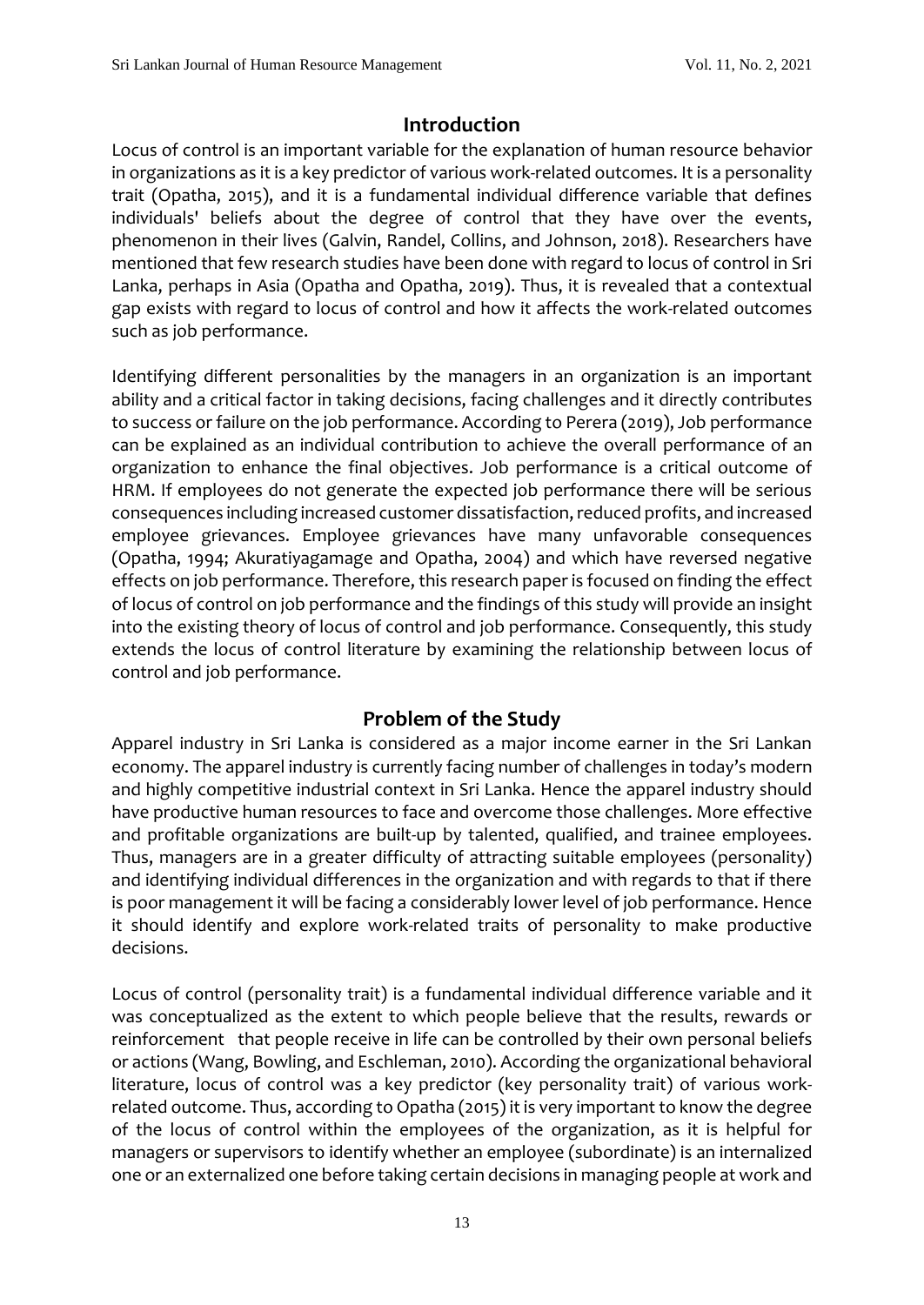it will affect productive work outcome. Meanwhile, identifying internality and externality is useful for making right decisions in staffing which includes recruitment, selection, hiring, and induction, and training and development.

As such, this study was carried out with the primary objective to scrutinize the effect of locus of control on job performance of apparel executive employees in a selected organization. Secondly, this research tried to investigate whether there is any significant difference between male and female executive employees in the selected apparel organization with regard to degree of locus of control.

# **Literature Review and Hypotheses Development**

#### **Locus of Control**

In 1966 Rotter and his colleagues examined and developed the concept of locus of control from Rotter's (1954) social learning theory (Paul and Spector, 1982). Brownell (1982) indicated that locus of control is how far one accepts personal responsibility for what happens to them. A person's perception about his fate source is known as locus of control (Robbins and Stephen, 2003). Sekaran (2004) explained locus of control as a concept that has to do with whether people believe that they are in control of events or events control them. Therefore, this definition highlights that in the lives of humans there are many events and those events can be controlled by people or those events can control people. Locus of Control is how far an individual believes that his or her actions determine his or her outcomes obtained in life (success, getting promoted, job performance, achievement of a qualification, success of the marriage etc.) (Opatha, 2014; Opatha, 2015). According to pioneer authors in the available organizational behavioral literature (Umstot, 1984; Sekaran, 2004; Nelson and Quick, 1997; Greenberg and Baron, 2008; Lussier, 2010; McShane and Glinow, 2013; Opatha, 2015), it is possible to identify two types of Locus of Control. They are Internal Locus of Control and External Locus of Control.

# Opatha (2015, p. 42) writes:

*"It is possible to classify individuals into two main categories, i.e., internals (individuals with internal locus of control) and externals (individuals with external locus of control). Internal locus of control is possessed by an individual who believes that he or she controls his or her destiny (what happens to him or her in life). External locus of control is possessed by an individual who believes that other factors (other people, situations, luck etc.) determine his or her destiny."*

It reveals that there are two types of locus of control in existence. Internal locus of control means that an individual thinks and believes that he can control reinforcing events and the outcomes in life and under external locus of control, a person thinks and believes that reinforcement follows some action and other's action but is not always due to his/her actions. Individuals with external locus of control think that reinforcement is because of chance, fate and luck or is unpredictable due to the complex nature of the events.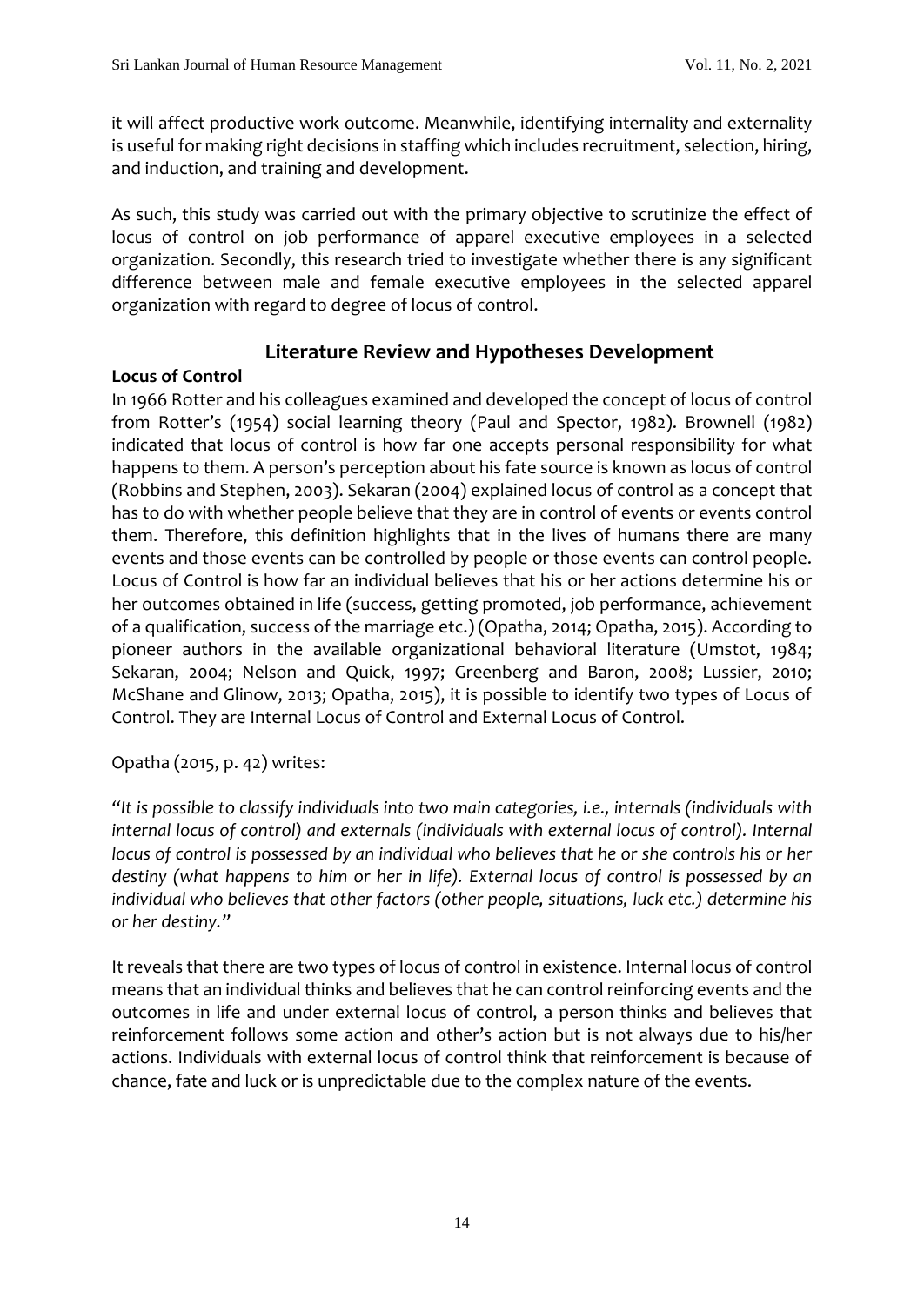#### **Job Performance**

Job performance is the single outcome of an employee's work (Hunter, 1986). It is the behaviour, outcomes and results that employees engage in and are responsible for bringing about things are linked with and contribute to organizational goals and objectives (Viswesvaran and Ones, 2000) and it is the extent to which duties and responsibilities have been carried out (Opatha, 2015). According to Koopmans, Bernard, Hildebrandt, Buuren, Beek, and De Vet (2013) dimensions of job performance can be explained as task performance, contextual performance and counterproductive work behaviour. Task performance means the competency or the proficiency with which one performs tasks of his or her central job. Contextual performance means individual behaviours that support the organizational, social and psychological environment in which the technical core must function, and counterproductive work behavior can be defined as behavior that harms or damages the well-being of the organization.

#### **The Effect of Locus of Control on Job Performance**

In literature, many studies determined that there is a positive correlation between LOC and job performance (Michna, 2009). It was examined and identified by the researchers that LOC is a significant predictor of job satisfaction and job performance (Judge, Erez, Bono, and Thoresen, 2003). Locus of control is a vital trait for employee's effort to achieve both individual and work-related goals and objectives (Mamlin, Harris, and Case, 2011).

Individuals with an internal LOC believe that an event which can be controlled does not necessarily result in a reduction in stress and a wide range of work outcomes, i.e., wellbeing, motivation and behavior (Skinner, 1996). In an empirical study, Chen and Silverthorne (2008) examined and identified that internal LOC increases the job performance of individuals who represent a sample of 209 Certified Public Accountants. Individuals with internal LOC have higher work satisfaction than externals and that influences the job performance and the motivational processes (Bowling, Eschleman, Wang, Kirkendall, and Alarcon, 2010). DeNeve and Cooper (1998) found that external locus of control was negatively related to subjective well-being. Thus, it will negatively affect work satisfaction and job performance too. Research also suggests that people who score higher on external locus of control tend to experience more negative emotions with passive outcomes.

Thus, internals seem to be better than externals in terms of job performance. According to above-mentioned observations, explanations, findings, arguments and suggestions it reveals that the type of locus of control that needs to be possessed by an employee who wants to be successful is internal locus of control. Based on the above information the following hypothesis was developed.

**H1-** There is a positive effect of Internal Locus of Control on Job performance.

#### **Sex Difference in Locus of Control**

According to Higgs and Williams (1997), it is important to examine locus of control differences between males and females. According to McGhee and Crandall (1968), a greater number of women are entering to the labour force and they are competing for jobs which previously had been reserved for men. Modern women workforce highly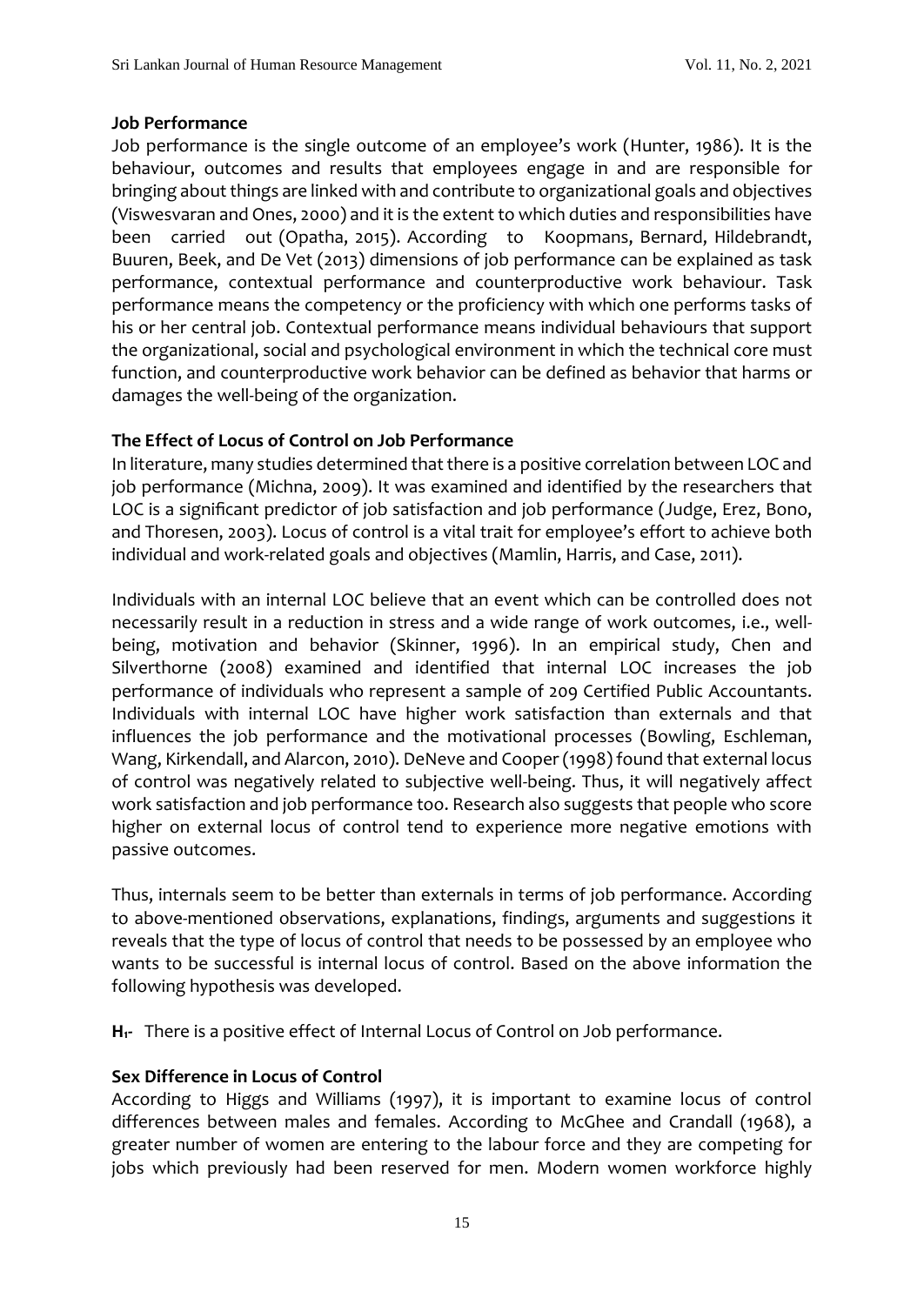contributes to gross domestic production of a country. Thus, gender difference is vital and here their entry into labour force is an increasing interest in the study of sex differences on locus of control and their impact on job performance. As another aspect Marks (1998) demonstrated that the existence of certain group affiliation, as gender and ethnic affiliation was a factor that has an effect on the type of Locus of control. Reitz and Jewell (1979) identified a negative relationship between sex and locus of control. Feather (1967) showed that females earned significantly higher external scores than males. Based on the above facts the following hypothesis was developed.

**H2**- There is a significant difference between male and female executive employees with regards to degree of Locus of Control.

#### **Conceptual Framework**

By reviewing the prevailing literature, a conceptual framework of the study was developed and it is depicted in Figure 1. In the conceptual framework internal locus of control was considered as the independent variable while job performance was considered as the dependent variable.

#### **Figure 1. Conceptual Framework**



# **Method**

#### **Study Design**

According to Sekaran and Bogie (2010) population refers total of all the individuals who have certain characteristics and are of interest to a researcher to investigate. Participants of this study include all the executive level employees working in a selected apparel company. The selected company comprises of four plants in Sri Lanka and three plants in India. Three plants in India were excluded from the study because of the difficulties in reachability. As per the feasibility of data collection, only all the executives of the four plants in Sri Lanka were considered for the study as the population. Information about executive level employees was collected through the central HR department of the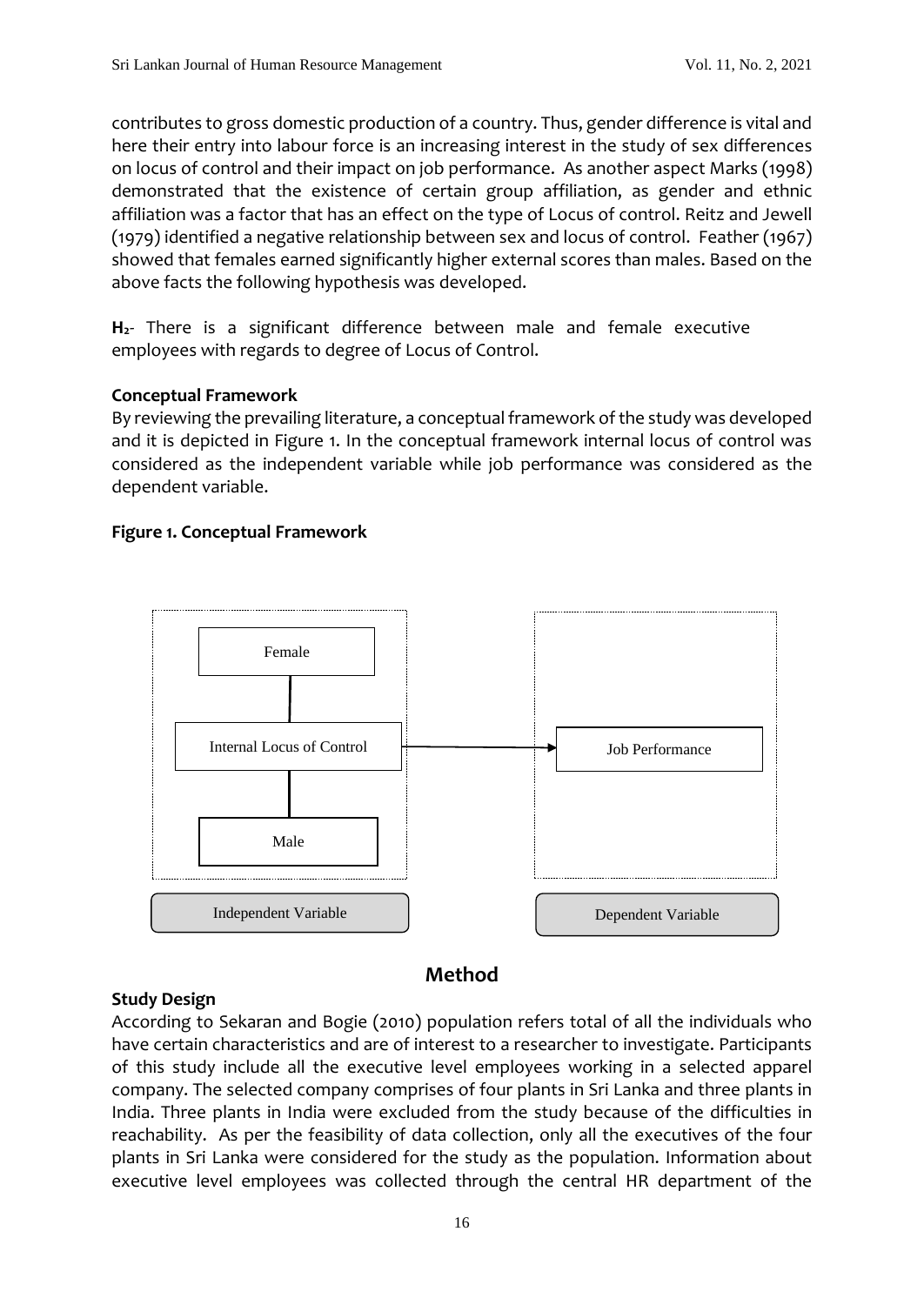company. Around 291 executive level employees were working within these four plants. Hence, the population size was 291 elements.

Sample is a subset of population which comprises of some members selected from the population. Some elements of the population would form the sample (Sekaran and Bougie, 2010). In this study population size is too large and hence it was difficult to collect data from each element especially due to the cost, time and other people related limitations. The sample size of the population is 168 which was determined based on the recommendations given by Krejcie and Morgan (1970). The questionnaire was administered to 210 members by selecting members from each plant because it is impossible to consider a 100% response rate. The researcher was able to gather responses from 168 participants. Accordingly based on the stratified sampling method 168 executive level employees comprising of participants from each plant were selected as the sample size for the purpose of gathering data.

#### **Scale and Validation**

The primary data for the study were collected through a questionnaire measuring the variables in the study. Here the instrument developed by Opatha (2015) was used for measuring the variable of locus of control and the instrument was based on an operational definition, i.e., the summated rating received on a 10-item, 5-point Likert scale. There are ten indicators or aspects. Below mentions the 10 indicators.

- 1. Hard working as a determinant of success
- 2. Dependency of destiny on self-doing
- 3. Essentiality of powerful people for achieving success
- 4. Controlling others by being right
- 5. Dependency of success of life on self-ability to manage it
- 6. Dependency of prosperity of life on luck
- 7. Impact of hard working and perspective on grades of qualifications
- 8. Role of luck and others in giving success on work life and personal life
- 9. Relationship between the God's help and doing good things
- 10. Linkage between own behavior and things that happen

With regards to the indicators, the beliefs of the respondents or views of the respondents were solicited, and the interpretation was done according to the following scale:

#### *Points*

10 – 18 High external locus of control, 19 – 26 External locus of control, 27 – 34 Indifferent, 35 – 42 Internal locus of control, 43 – 50 High internal locus of control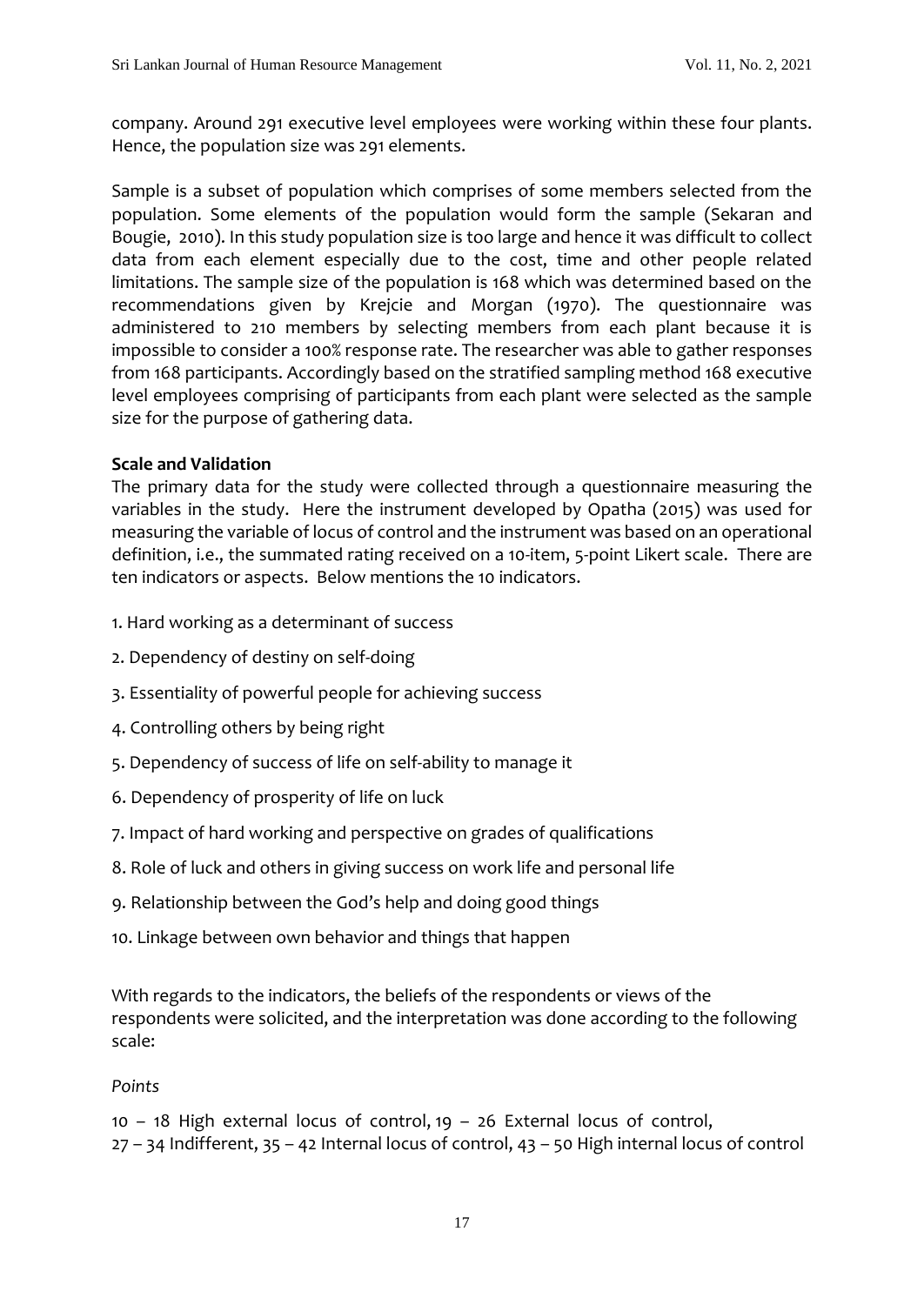The instrument developed by Koopmans et al (2013) was used to measure the job performance in the workplace using 15 items with proposed three theoretical dimensions including task performance, contextual performance and counterproductive work behaviour. Response to individual items was scaled according to a five-point Likert scale ranging from 1(strongly disagree) and 5 (strongly agree). The respondents were comfortable with the English language and as a result, the questionnaire was presented in English language.

#### **Reliability and Validity of the Measurement**

The goodness of a measure and quality of a quantitative research are ensured by the validity and reliability of the instruments. Therefore, the internal consistency was examined by using the Cronbach's Alpha test. The reliability coefficient of locus of control was 0.702 and that of job performance was 0.893. Since all values are greater than the standard value 0.7 the instruments can be considered as internally reliable. The content validity of the instruments was ensured by the conceptualization and operationalization of the variables performed on the appropriate literature.

#### **Techniques of Data Analysis**

A computer based statistical data analysis package was used to analyse the collected data from primary sources and it was the SPSS (Statistical Package for Social Sciences). The data analysis included a univariate analysis, a bivariate analysis and a differential analysis based on the Independent Sample T Test.

#### **Data Analysis**

#### **Results**

Relevant to the univariate analysis, frequency distribution analysis was carried out based on the respondents by their demographic characteristics. (Table 1)

As shown in Table 2, the mean of the Locus of Control of executives under the study was 3.7810. It is almost 4 resulting in a finding that majority of executives in the selected apparel organization under the study are individuals with ILC. Due to the reason that the standard deviation is less than 1 (.41469), the dispersion is not much and most of the executives are centered around the mean. Table 3 provides frequencies.

As shown in Table 2, the mean value of the distribution of job performance of executive level employees in selected apparel organization is 4.1187. Considering this mean value, it can be said that the job performance is high among executive level employees as it is greater than value 4. The standard deviation which offers an index of the spread of a distribution or the variability in the data is 0. 47137 which is less than 1 indicating that the dispersion is not much.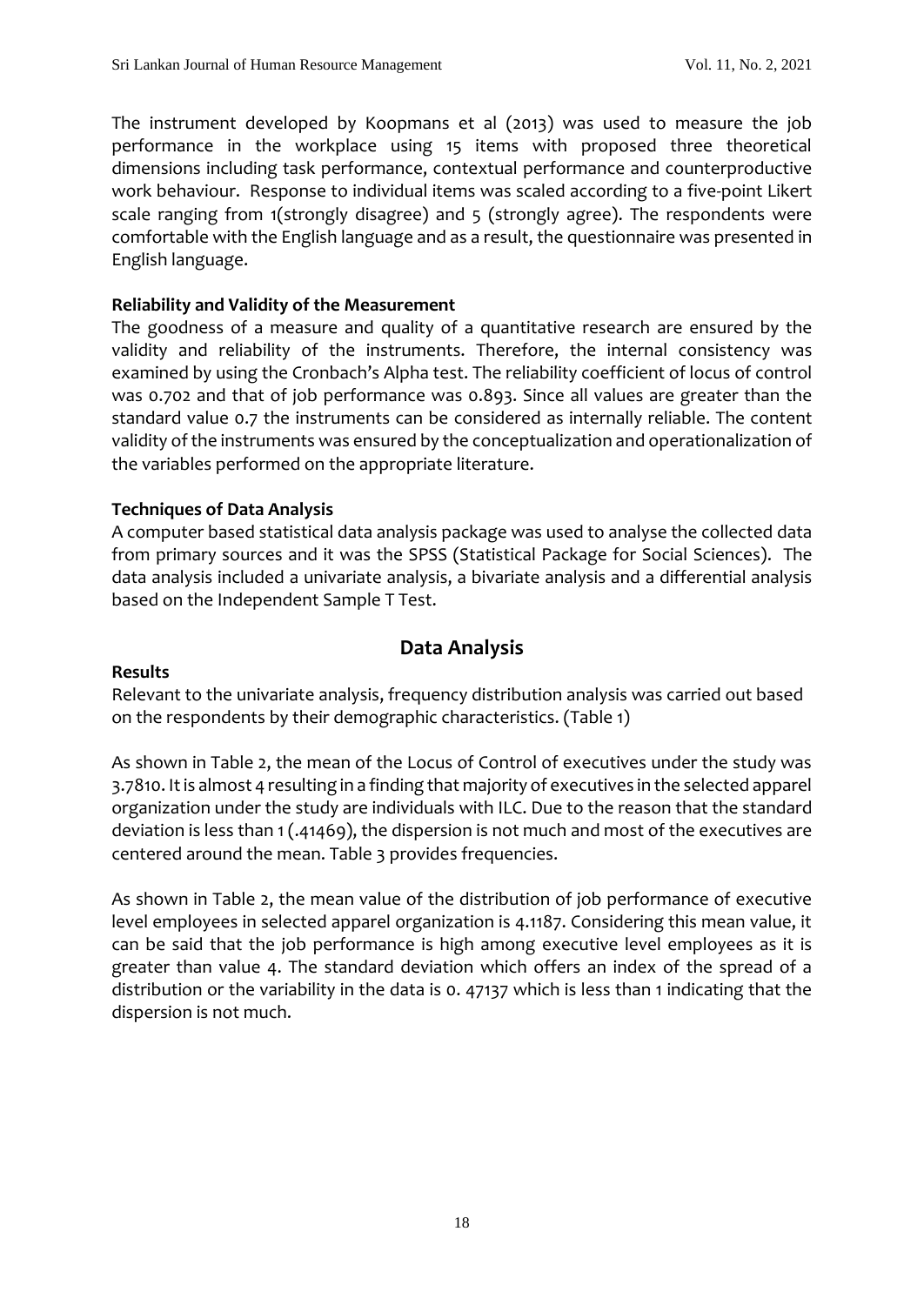| Demographic Variable             | Categories        | Frequency      | Percent |
|----------------------------------|-------------------|----------------|---------|
| Gender                           | Male              | 94             | 56%     |
|                                  | Female            | 74             | 44%     |
| Age                              | Between 20-29     | 70             | 42%     |
|                                  | Between 30-39     | 64             | 38%     |
|                                  | Between 40-49     | 32             | 19%     |
|                                  | Above -50         | $\overline{2}$ | $1\%$   |
| <b>Educational qualification</b> | Diploma           | 15             | 9%      |
|                                  | First Degree      | 106            | 63%     |
|                                  | Master's Degree   | 40             | 19%     |
|                                  | PhD               | 6              | 4%      |
|                                  | Other             | 1              | 1%      |
| Work experience                  | 0-1 years         | 32             | 19%     |
|                                  | 2-5 years         | 54             | 32%     |
|                                  | 6-10 years        | 52             | 31%     |
|                                  | 11-20 years       | 19             | 11%     |
|                                  | Above -21 years   | 11             | 7%      |
| <b>Designations category</b>     | Executive         | 64             | 38%     |
|                                  | Senior Executive  | 42             | 25%     |
|                                  | Assistant Manager | 22             | 13%     |
|                                  | Manager           | 21             | 13%     |
|                                  | Above Manger      | 19             | 11%     |

# **Table 1. Demographic Characteristics**

# **Table 2. Statistics of the Distribution of Locus of Control and Job Performance**

|                           | <b>Locus of Control</b> | <b>Job Performance</b> |
|---------------------------|-------------------------|------------------------|
| Mean                      | 3.7810                  | 4.1187                 |
| <b>Standard Deviation</b> | .41469                  | .47137                 |
| Minimum                   | 2.60                    | 2.80                   |
| Maximum                   | 4.80                    |                        |
| Range                     | 2.20                    | 2.20                   |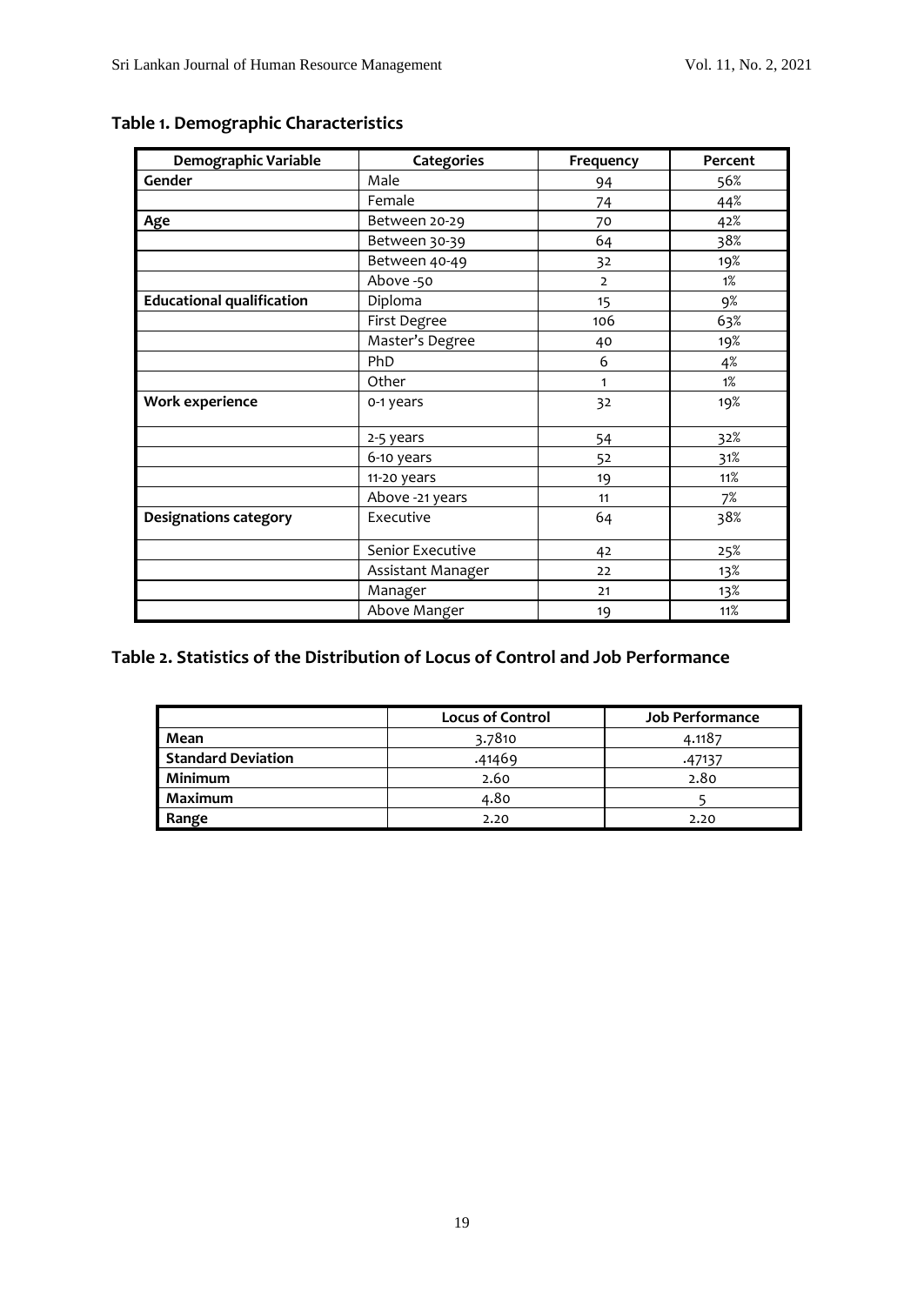|       |       | Frequency | Percent | <b>Valid Percent</b> | <b>Cumulative Percent</b> |
|-------|-------|-----------|---------|----------------------|---------------------------|
| Valid | 2.00  | 1         | .6      | .6                   | .6                        |
|       | 3.00  | 37        | 22.0    | 22.0                 | 22.6                      |
|       | 4.00  | 110       | 65.5    | 65.5                 | 88.1                      |
|       | 5.00  | 20        | 11.9    | 11.9                 | 100.0                     |
|       | Total | 168       | 100.0   | 100.0                |                           |

**Table 3. Frequencies of Locus of Control**

According to Table 3, the first row is for the composite response of external locus of control (coded in the data with the value 2). The second row is for the composite response of indifferent (coded in the data with the value 3). Third row is for the composite response of internal locus of control (coded with the value 4) while fourth row is for the composite response of high internal locus of control (coded with the value 5).

110 Executives are having ILC and the percentage of such Managers is 65.5. 20 Executives are having high ILC and it is 11.9 as a percentage. "Being indifferent" type includes 37 Executives and only one Executive has ELC. Almost 77% of Executives have ILC. Thus, the majority of the Executives in the selected apparel organization under the study are having the Internal Locus of Control.

Furthermore, the main objective of this study was to investigate the effect of locus of control on Job performance. Therefore, the correlation analysis and the simple regression analysis were performed to determine the relationship (Table 4) and the effect of locus of control on job performance. (Table 5)

| Table 4. Correlations between Locus of Control and Job Performance |  |  |
|--------------------------------------------------------------------|--|--|
|--------------------------------------------------------------------|--|--|

|                  |                     | <b>Locus of Control</b> | Job performance |
|------------------|---------------------|-------------------------|-----------------|
| Locus of Control | Pearson Correlation |                         | $.604***$       |
|                  | Sig. (1-tailed)     |                         | .000            |
|                  | N                   | 168                     | 168             |
| Job performance  | Pearson Correlation | $.604***$               |                 |
|                  | Sig. (1-tailed)     | .000                    |                 |
|                  | N                   | 168                     | 168             |

\*\*. Correlation is significant at the 0.01 level (1-tailed).

Pearson correlation between the two variables of Executive level employees is 0.604, which is positive. This shows that there is a positive relationship between internal locus of control and job performance. This found relationship is statistically significant as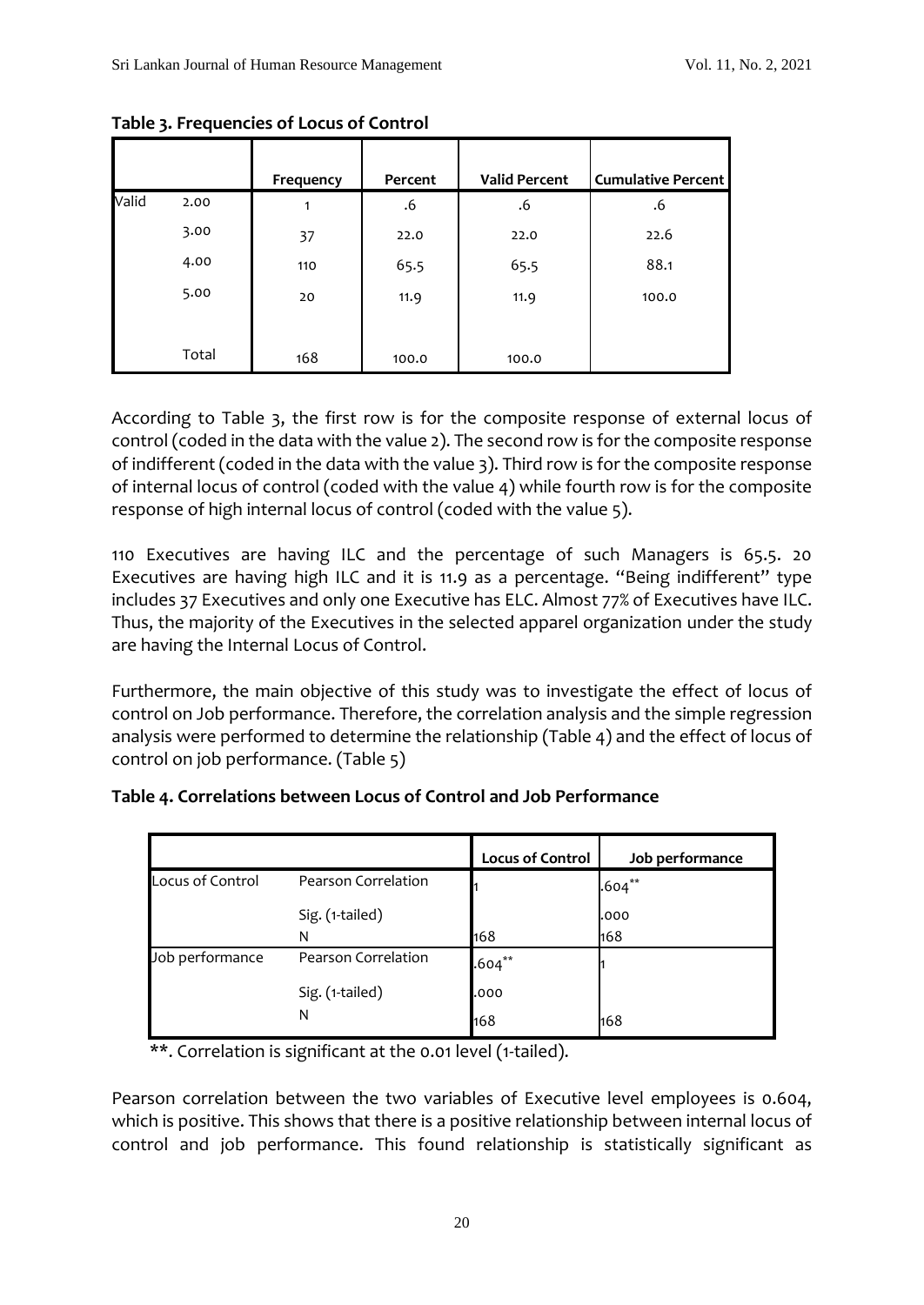correlation is significant at 0.01 level (1-tailed). Thus, there is statistical evidence to claim that internal locus of control and job performance are positively and significantly related.

#### **Table 5. Results of Regression Analysis**

| R Square | <b>Adjusted R</b><br>Square | 6 value | Sig value |     |  |
|----------|-----------------------------|---------|-----------|-----|--|
| .365     | 361                         | .604    | .000      | 168 |  |

According to the result shown in Table 5, the β value for the locus of control is 0.604. It indicates that there is a positive effect of internal locus of control on job performance. It can be further said, if internal locus of control increases by one unit, job performance will be increased by 0.604. It is significant since the p value is 0.000, it is less than 0.05. Hence it can be substantiated that there is a positive effect on internal locus of control on job performance of Executives in selected apparel organization, Sri Lanka.

Furthermore, an independent T-test analysis was conducted to investigate whether there is a significant difference between male and female Executive employees in the selected apparel organization with regard to degree of Locus of Control. (Table 6 & Table 7)

# **Table 6. Group Statistics**

|                       | Gender        | N  | Mean   | <b>Std. Deviation</b> | Std. Error Mean |
|-----------------------|---------------|----|--------|-----------------------|-----------------|
| Locus of Control Male |               | 94 | 3.8606 | .36844                | .03800          |
|                       | <b>Female</b> | 74 | 3.6797 | .44935                | .05224          |

According to the relevant descriptive statistics, i.e., the mean values, there is a difference between male executives and female executives with regard to the degree of LOC. It suggests that degree of LOC of male executives is greater than that of female executives. In order to find out whether this difference is statistically significant or not Independent Sample T Test was used.

#### **Table 7. Independent Sample T- test**

|                           |                                   | Levene's<br>Variances | Test<br>for Equality of | t-test for Equality of Means |        |            |                                   |                       |                                                          |        |
|---------------------------|-----------------------------------|-----------------------|-------------------------|------------------------------|--------|------------|-----------------------------------|-----------------------|----------------------------------------------------------|--------|
|                           |                                   |                       |                         |                              |        |            | Mean<br>Sig. (2-Differen Differen | Std.<br><b>IError</b> | Confidence<br>95%<br>οf<br>the<br>Interval<br>Difference |        |
|                           |                                   | F                     | Sig.                    |                              | Df     | tailed) ce |                                   | ce                    | Lower                                                    | Upper  |
| Locus of Equal<br>Control | variances<br>assumed              | 3.888                 | .050                    | 2.867                        | 166    | .005       | .18091                            | .06310                | .05633                                                   | .30549 |
|                           | Equal<br>variances not<br>assumed |                       |                         | 2.801                        | 139.94 | 006.       | .18091                            | .06460                | .05320                                                   | .30862 |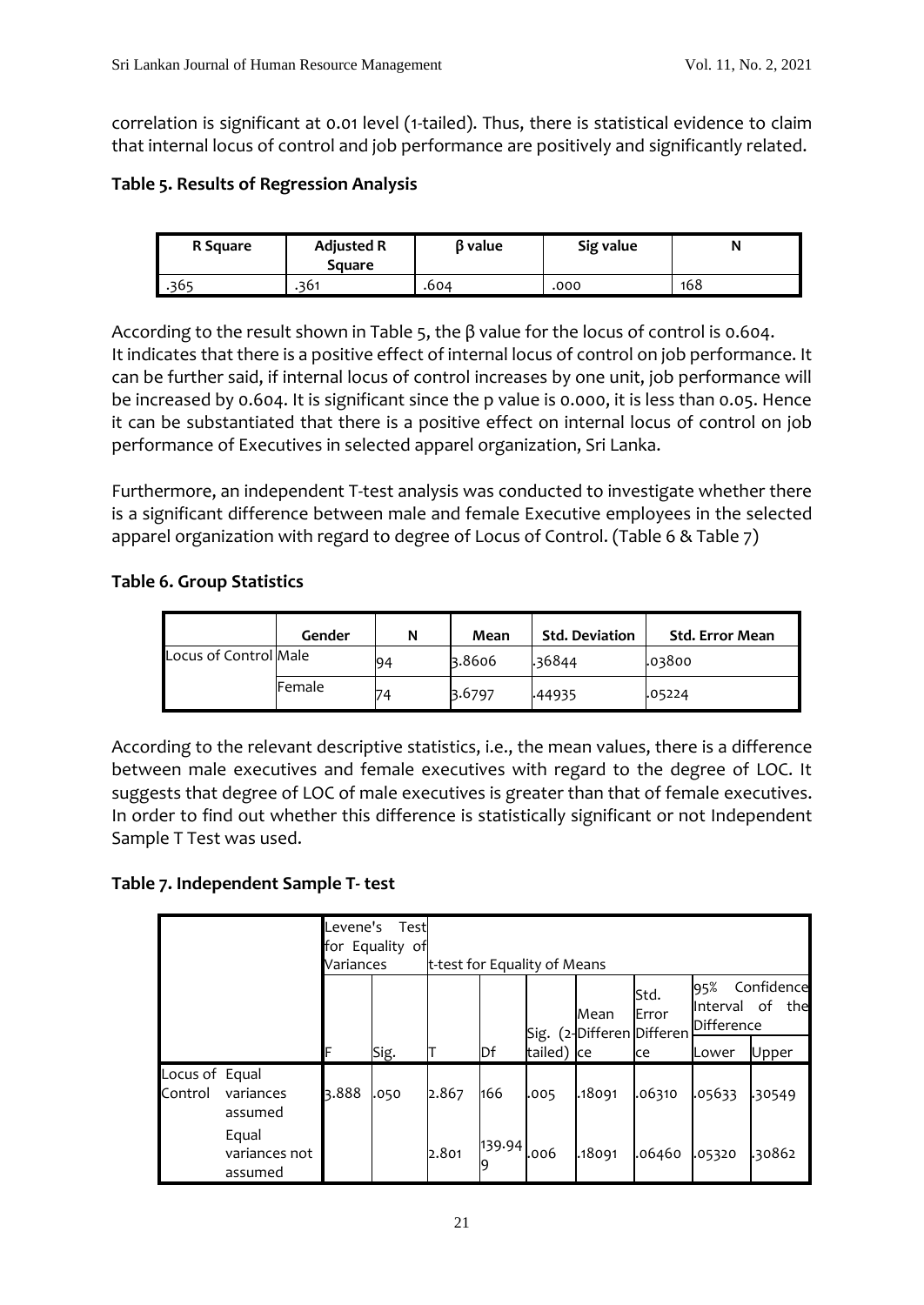Results of the Independent Sample T Test show that Levene's test for equality of variances is not significant with  $F = 3.888$  (sig. 05). It means that variability in the two conditions is significantly different. Therefore, T Test for equal variances are assumed was considered (Norusis, 1997, citied in Opatha and Perera, 2017). The T value for equal variances assumed is 2.801 and that was statistically significant at 95% confident level (sig = 0.006 that is less than 0.05). Since the t value is statistically significant, the relevant alternative hypothesis cannot be rejected. Therefore, the alternative hypothesis is accepted. Since group statics revealed that the mean (LOC) for the male was greater than the mean (LOC) for the female. Thus, it can be concluded that there is a significant difference between male and female executive employees with regard to degree of locus of control.

# **Findings, Discussion and Conclusion**

It was found that the degree of locus of control within most of the executive level employees is internal (internal locus of control) as the mean value was 3.8869. This value is closer to 4. It is almost 4 resulting in a finding that majority of executives in the selected apparel organization under the study are individuals with ILC.

It was revealed that the degree of job performance of executives at the selected apparel organization was high as the mean value was 4.1187. This value is greater than 4. Therefore, it can be concluded that the executives at selected apparel organization were high level in terms of their job performance.

According to the results of Pearson's product moment correlation (Table 4 & 5), it was found that there is a positive relationship between locus of control and employee job performance of executives at the selected apparel organization in Sri Lanka and as per the group statics (Table 6) it revealed that the mean (LOC) for the male was greater than the mean (LOC) for the female. With the independent T-test analysis (Table 7), it can be concluded that there is a significant difference between male and female executive employees with regard to degree of locus of control.

Since it is confirmed that there is a significant effect of locus of control on job performance (positive relationship), in order to improve job performance, the relevant manager should possess an internal locus of control. Managers including junior ones called executives in Sri Lanka are critical personnel in a company. Managers are responsible for managing the human resources of the company as well (Welmilla, 2020), Hence it is suggested that the administration of organization should try its best to enhance and develop the internal locus of control by training people, coaching & mentoring to develop their personality traits, and conducting personality selection tests. Training and development are helping to train the employee to perform well in the organization while mentoring changes employee behavior and attitude in the workplace, positively change employee thinking towards the organization (Welmilla, 2020). Thus, the organization can survive and improve performance.

Further studies are needed to identify other personality traits that affect job performance of the executives in addition to the locus of control. This study did not involve considering moderating or mediating variables which modify or explain the relationship between locus of control and job performance. Therefore, future research directions will have the need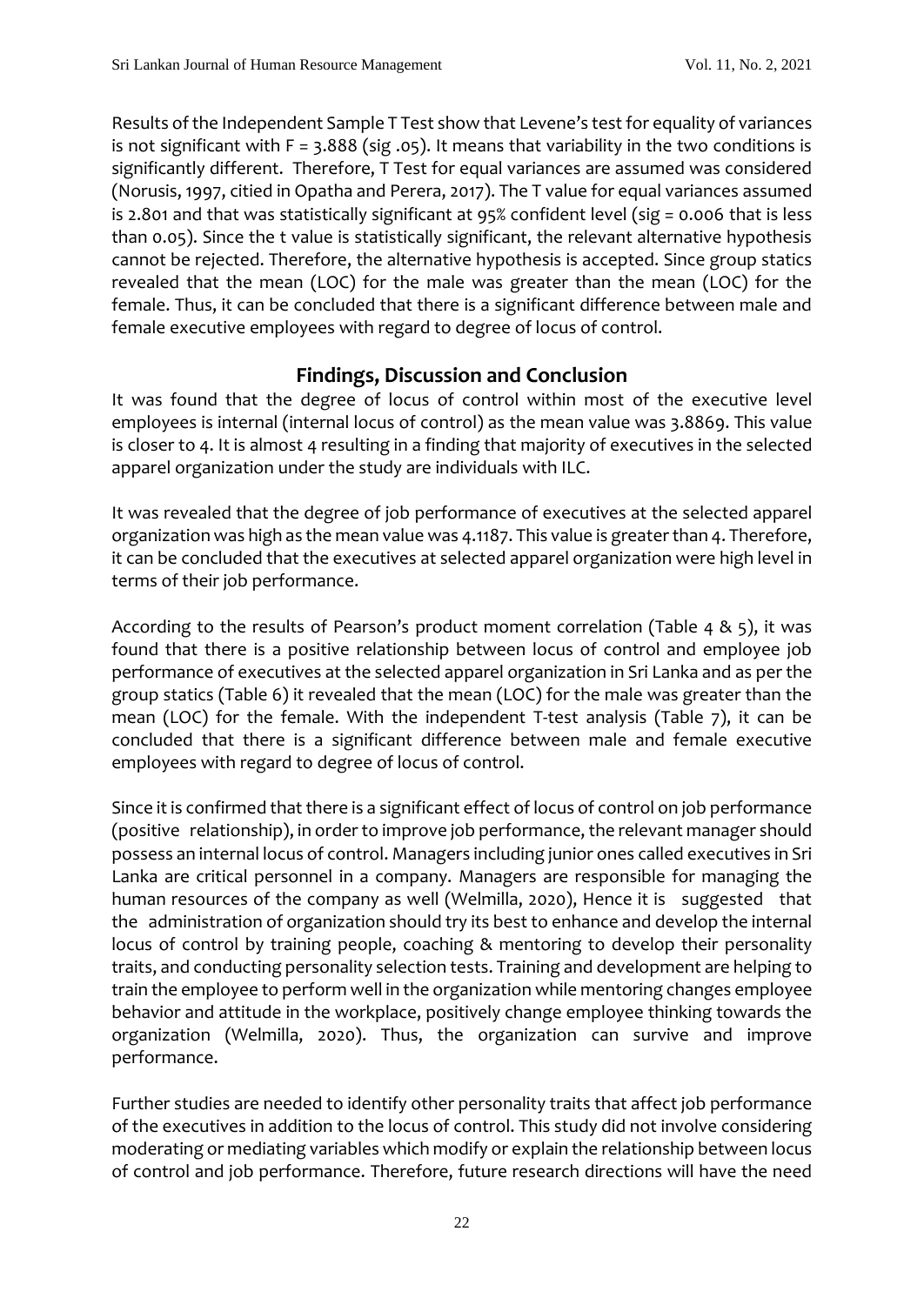to further identify and clarify (a) the dimensionality and stability of internal and external locus of control and (b) how locus of control is operationalized, (c) the antecedents of locus of control, (d) additional work-related outcomes and (e) moderators for the effects of locus of control. It would be better, if the mixed methods approach is used to measure the phenomenon in further studies. A critical variable like employee engagement which refers to the extent to which an employee gets involved in the job and the organization cognitively, emotionally, and behaviourally (Iddagoda and Opatha, 2020) may play a mediating role on the relationship between locus of control and job performance. It is suggested to conduct an empirical study to investigate this probable mediator role of employee engagement. It is curious to know whether religiosity that refers to "the extent to which a particular employee believes in and venerates the founder, gods or goddesses of the relevant religion, practices the relevant teaching and participates in the relevant activities" (Iddagoda and Opatha, 2017) has an impact on locus of control and how it impacts.

The findings of this study have provided an insight into the existing theory of locus of control and job performance. Specifically, this study extends the literature of locus by examining the relationship of locus of control with job performance, the effect of locus of control on job performance, and gender difference. The results provide clear evidence that internal locus of control positively and significantly affects job performance of the executive employees and male executives possess high internal locus of control when compared with the female executives' level of locus of control in a selected apparel organization. Hence, it is suggested that the internal locus of control needs to be enhanced within executives in order to increase job performance and female executives need to be encouraged to enhance further their internal locus of control.

# **References**

- Akuratiyagamage, V.M. and Opatha, H.H.D.N.P. (2004), Grievances of middle managers: an empirical investigation into perceptions of commercial bank branch managers in Sri Lanka, *Journal of Management Research*, Vol.4, No. 2, August, pp. 99-112.
- Bowling, N., Eschleman, K., Wang, Q., Kirkendall, C. and Alarcon, G. (2010), A meta‐analysis of the predictors and consequences of organization‐based self‐esteem, *Journal of Occupational and Organizational Psychology*, Vol. 83, No.3, pp.601-626.
- Brownell, P. (1982), A field study examination of budgetary participation and locus of control, *The Accounting Review*, Vol.57, No.4, pp. 766-777.
- Chen, J. C. and Silverthorne, C. (2008), The impact of locus of control on job stress, job performance and job satisfaction in Taiwan, *Leadership & Organization Development Journal*, Vol. 29, No. 7, pp. 572-582.
- DeNeve, K. M. and Cooper, H. (1998), The happy personality: A meta-analysis of 137 personality traits and subjective well-being, *Psychological Bulletin*, Vol. 124 No. 2, pp. 197-229.
- Feather, N. T. (1967), Some personality correlates of external control, *Australian Journal of Psychology*, Vol. 9, pp. 38-46.
- Galvin, B. M., Randel, E. A., Collins, J. B. and Johnson, E. R. (2018), Changing the focus of locus (of control): A targeted review of the locus of control literature and agenda for future research, *Journal of Organizational Behavior*, Vol. 39, No. 7, pp. 820-833.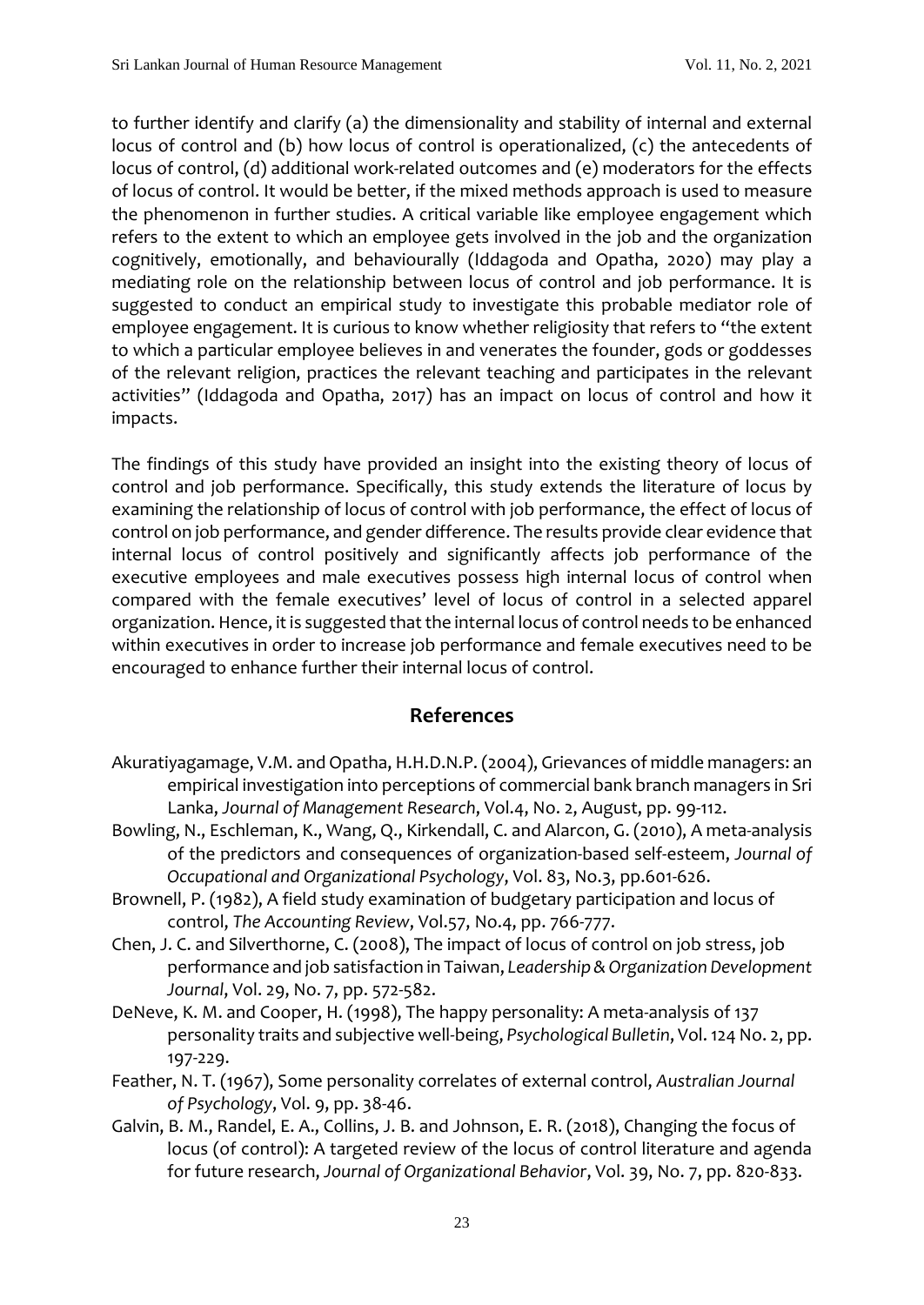- Greenberg, J. and Baron, R. (2008), *Behavior in Organizations*, 9 th ed, New Jersey: Pearson Prentice Hall.
- Higgs, G. E. and Williams, R. L. (1997), Gender differences in the locus of control construct, *Psychology and Health*, Vol. 12, pp. 239-248.
- Hunter, J. E. (1986), Cognitive ability, cognitive aptitudes, job knowledge, and job Performance, *Journal of vocational behavior*, Vol. 29, No. 3, pp. 340-362.
- Iddagoda, Y.A. and Opatha, H.H.D.N.P. (2017), Religiosity: Towards A Conceptualization and An Operationalization, *Sri Lanka Journal of Human Resource Management*, Vol. 7, No.1, pp. 59-69.
- Iddagoda, Y.A. and Opatha, H.H.D.N.P. (2020), Relationships and Mediating Effects of Employee Engagement: An Empirical Study of Managerial Employees of Sri Lankan Listed Companies, *SAGE Open*, April-June, Vol. 10, No.2, pp. 1-22.
- Judge, T. A., Erez, A., Bono, J. E. and Thoresen, C. J. (2003), The core self-evaluations scale: development of a measure, *Personnel Psychology*, Vol.56, No. 2, pp. 303-331.
- Koopmans, L., Bernaards, C.M.,Hildebrandt, V. H., Buuren, S. V., Beek, A. j. and De Vet H.C.W. (2013), Development of an individual work performance questionnaire, *International Journal of Productivity and Performance Management*, Vol.62, No.1, pp. 6-28.
- Krejcie, R. V. and Morgan, D. W. (1970), Determining sample size for research activities, *Educational and Psychological Measurement*, Vol. 30, No. 3, pp. 607-610.
- Lussier, R. (2010), *Human relations in organizations: Applications and skill building*, Boston: McGraw-Hill Irwin.
- Mamlin, N., Harris, K. R. and Case, L. P. (2011), A methodological analysis of research on locus of control and learning disabilities: Rethinking a common assumption,*Journal of Special Education*, Vol.34, No. 4, pp. 214-225.
- Marks, L. (1998), Deconstructing locus of control: Implication for practitioners, *Journal of counseling and development*, Vol. 76, No. 3, pp. 251-260.
- McGhee, P. E. and Crandall, V. C. (1968), Beliefs in internal-external control of reinforcement and academic performance, *Child Development*, Vol. 39, No.1, pp. 91- 102.
- McShane, S. and Glinow, M. A. (2013), *Organizational Behaviour*, 6th ed, New Delhi: McGraw Hill Education (India) Private Limited.
- Michna, A. (2009), The relationship between organizational learning and SME performance in Poland, *Journal of European Industrial Training*, Vol, 33, No.4, pp. 356-370.
- Nelson, D. and Quick, J. (1997), *Organizational Behavior: Foundations, Realities, and Challenges*, New York: West Publishing Company.
- Opatha, H.H.D.N.P. (1994), Employee Grievance Settlement Procedure: A Case Study of Two Corporations, *Management Review*, Faculty of Management Studies and Commerce, University of Sri Jayewardenepura, Sri Lanka, Vol. 1, No.2, pp.53-60.
- Opatha, H.H.D.N.P. (2014), *Personality Development*, HETC Project, Ministry of Higher Education, Sri Lanka.
- Opatha, H.H.D.N.P. (2015), *Organizational Behaviour: The Human Side of Work*, Colombo: Department of HRM, University of Sri Jayewardenepura.
- Opatha, H.H.D.N.P. and Opatha, H.H.D.P.J. (2019), Internality and job involvement: A conceptual and empirical study of senior managers in Sri Lanka, *International Journal of Arts and Commerce,* August, Vol.8, No.5, pp. 35-45.